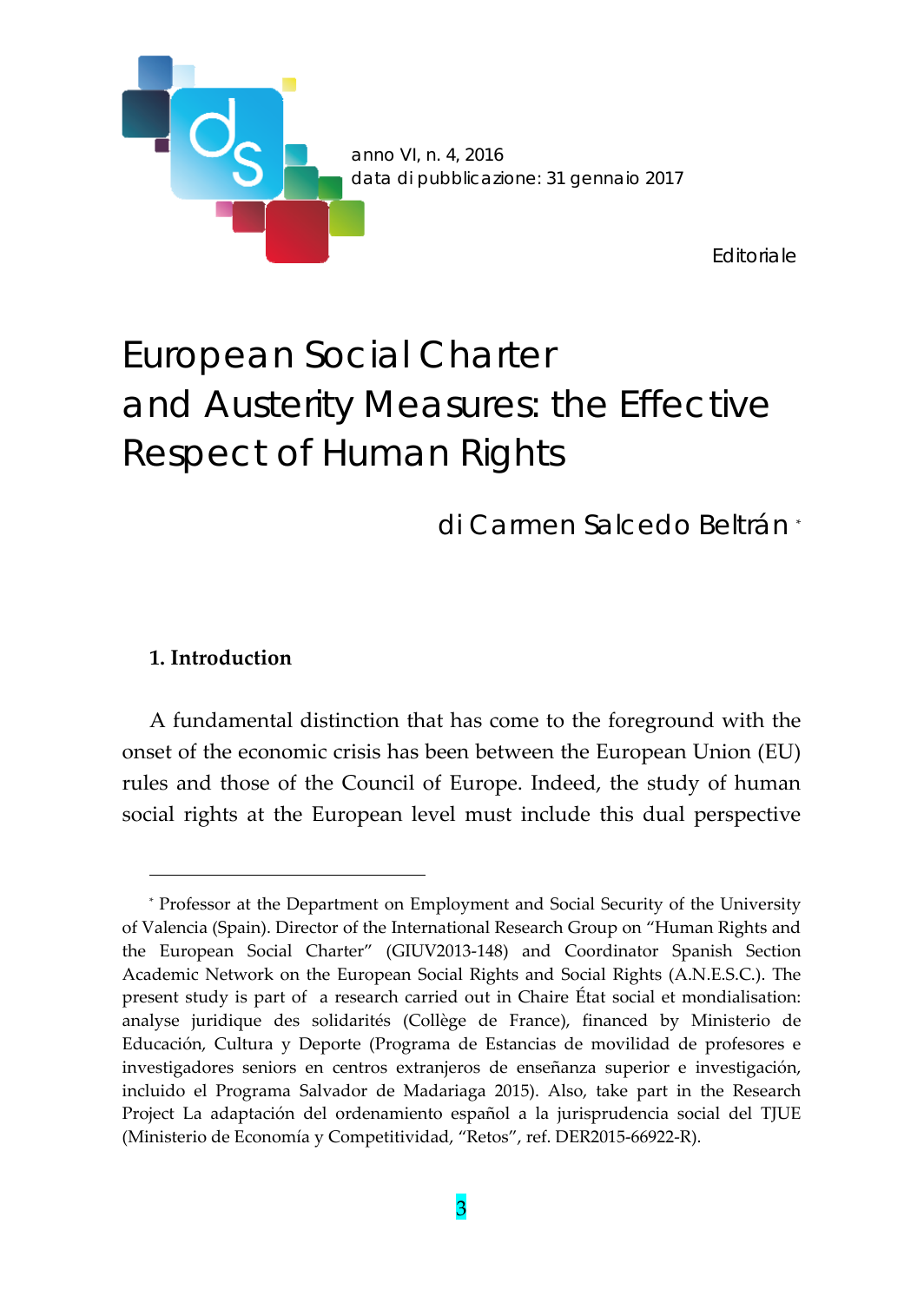

(Belorgey, 2007). That is because the European Social Charter Treaty ("the Charter" or "the ESC"), adopted within the Council of Europe, al‐ lows individuals to demand rights that are being violated by quite restrictive tax, labor, commercial and other legislative reforms and measures being imposed as a requirement by some European communi‐ ty institutions. These are, in particular, those that are part of the *troika* (which comprises the International Monetary Fund, the European Commission and the European Central Bank) (Salcedo Beltrán, 2013). The measures come attached to financial assistance being received by some countries in order to overcome the situation of bankruptcy in which they find themselves, or are the consequence of some rulings by the Court of Justice of the European Union.

Unfortunately, this dual perspective is rarely the one followed, so much of the scientific and judicial doctrine is limited to the first one causing, oftentimes, the Charter work to be unknown, confused and even wrongly framed within the regulatory framework of the European Community institutions. Therefore, it is important from the outset to have clear that, at the European level, there are two international organizations each with their own differentiated normative instruments, both internally and in the countries that are part of them.

Time has shown that austerity measures have been ineffective and failed in terms of achieving their goal, further impoverishing the most vulnerable groups and triggering opposition and rejection of the Euro‐ pean Union. The latest example of this is Brexit, unprecedented situation that may be the beginning of the countdown of the European project.

In short, one could say "two Europes" are facing each other (Schöman, 2014). On the one side is the European Union, which priori‐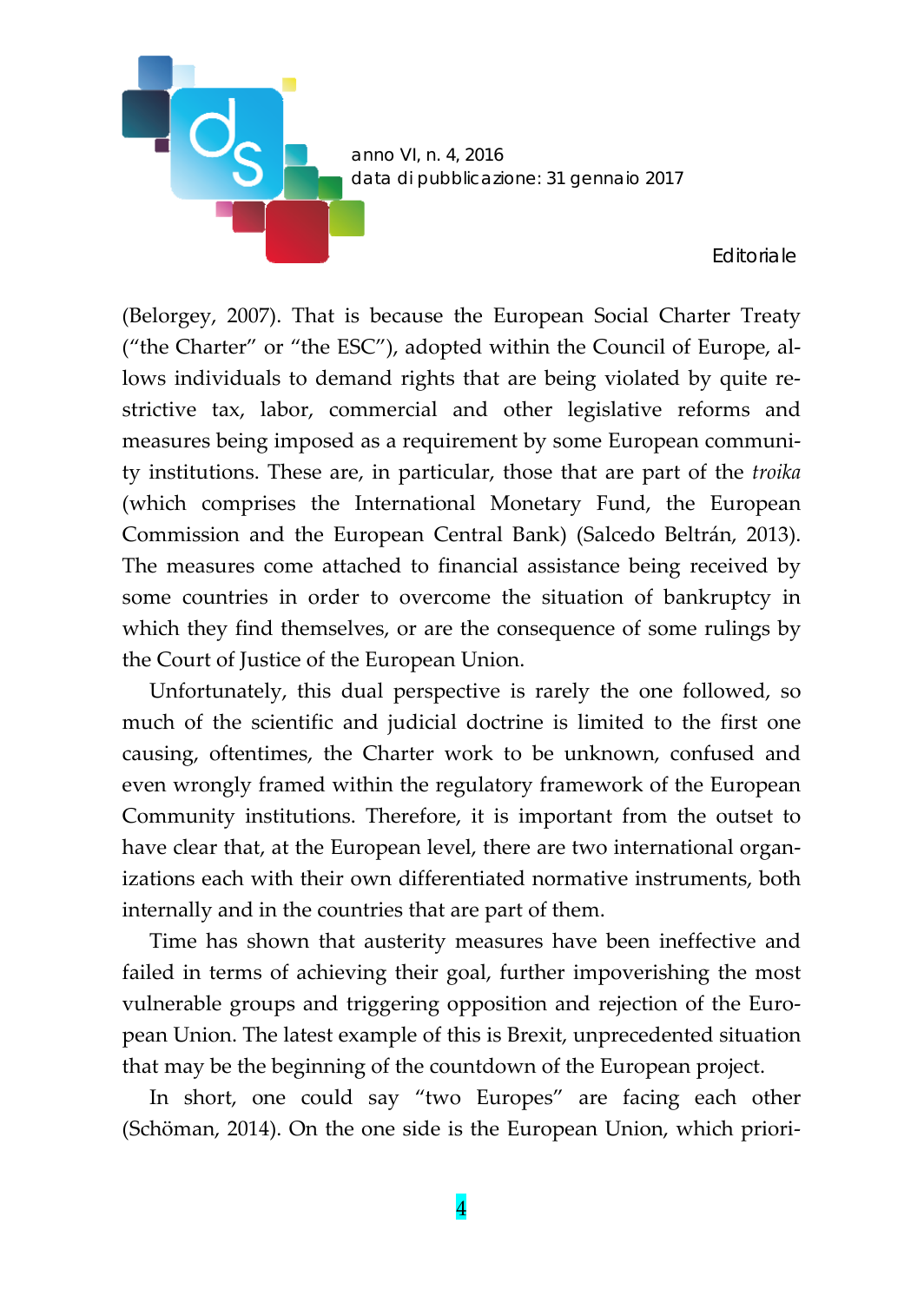

tizes economic freedoms and austerity measures, relegating human rights to the background. On the other is the Council of Europe, acting inversely and holding that maintenance and guarantee of those rights is basic, more in times of recession, elevating the European Social Charter as the legal instrument to be used, and a true "*Social Constitution of Eu‐ rope".*

## **2. The European Social Charter: a social model to the European con‐ tinent**

The European Social Charter is, as noted, an international treaty that must be linked to the Council of Europe, international organization that is larger and older than the European Union. Created on May 5<sup>th</sup>, 1949, it has 47 Member States, of which 43 have ratified the European Social Charter, adopted originally in Turin on October 18<sup>th</sup>, 1961, to complement the European Convention on Human Rights (Akandji‐Kombé, 2006). (Unless otherwise noted in the text, citations of the Charter refer to this version, not to the revised one, adopted in 1996 and which has already entered into force for a number of countries).

The Charter's Preamble states as its aim to ensure the enjoyment of social rights without discrimination of race, color, sex, religion, political opinion, national extraction or social origin in the States Parties to the Charter.

Structured into five parts, the first one includes the objectives under‐ taken by Contracting Parties when drawing up their policies and lists 19 points. It literally states that ʺ*The Parties accept as the aim of their policy, to*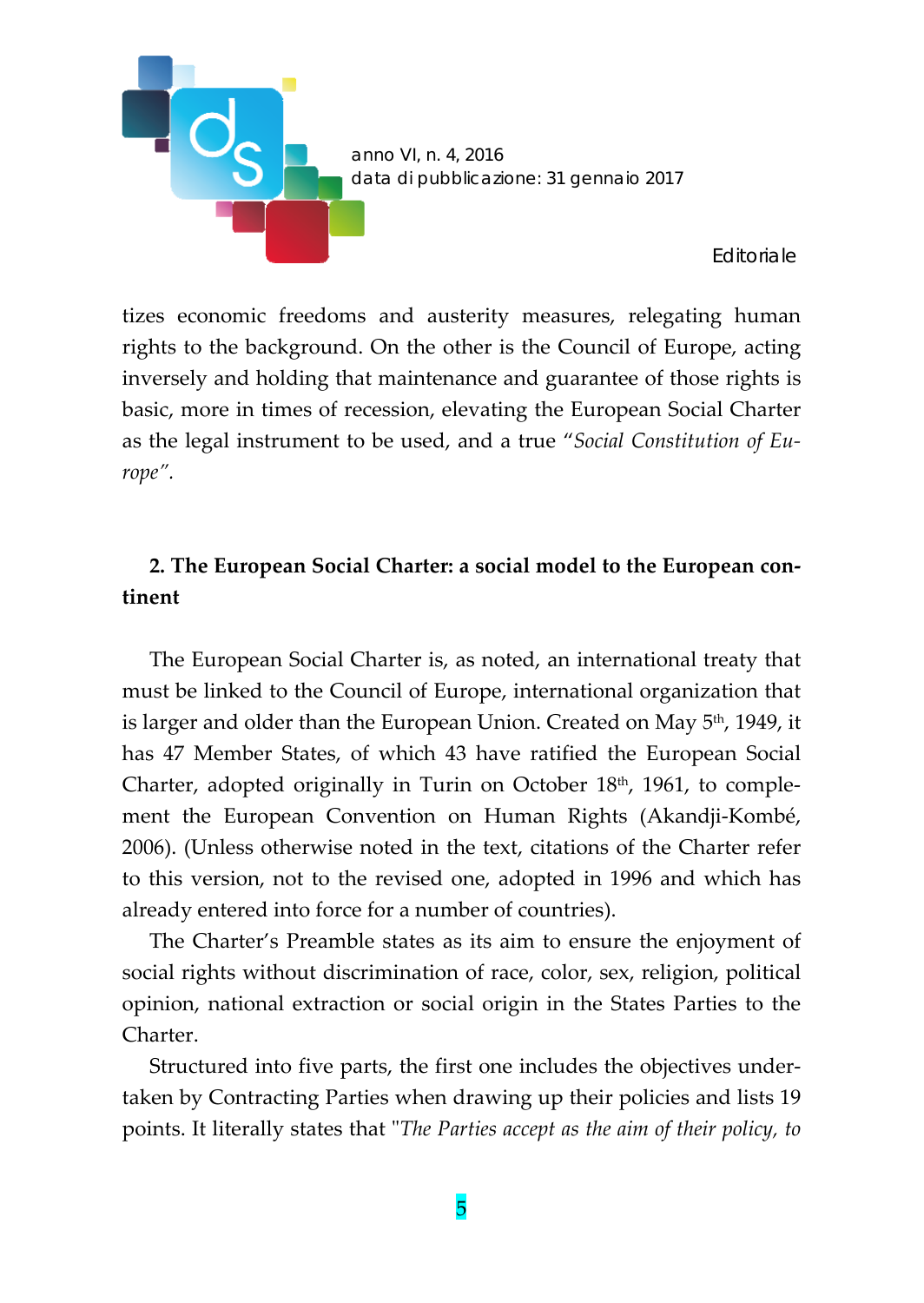*anno VI, n. 4, 2016 data di pubblicazione: 31 gennaio 2017*

*Editoriale*

*be pursued by all appropriate means both national and international in charac‐ ter, the attainment of conditions in which the following rights and principles may* be effectively realized. . . . " Part II establishes as "undertakings" of the Contracting Parties, that they will be considered ʺ*bound by the obligations set out in the following articles and paragraphs* (...).ʺ It then reiterates all the above points as subsections where their content is developed. Specifical‐ ly, they contemplate a commitment to guarantee the effective right to work (art. 1), equal conditions of work (art. 2), health and safety at work (art. 3), equitable remuneration (art. 4), promoting freedom of associa‐ tion of workers and employers (art. 5), collective bargaining (art. 6), the protection of children and adolescents (art. 7), the protection of female workers (art. 8), vocational guidance and training (arts. 9 and 10), protection of health (art. 11), social security (art. 12), social and medical assistance (art. 13), social service benefits (art. 14), vocational training and vocational and social rehabilitation of the physically or mentally handi‐ capped (art. 15), social, legal and economic protection of the family, mothers and children (arts. 16 and 17), the exercise of a gainful occupation in the territory (art. 18) and, finally, protection and assistance for migrant workers and their families (art. 19).

Summing up, there are two parts distinct in their location in the text and, most importantly, in their relationship: they have different word‐ ings and effects, making it unquestionable that they have programmatic ones in the first case, and binding and mandatory ones in the second.

Two additional arguments further confirm this thesis. First, Part III of the Charter explains the peculiar system of ratification, which makes it possible for States Parties to not be all bound by the same provisions. Each of these commit, according to the wording of art. 20.1 a) and b) "to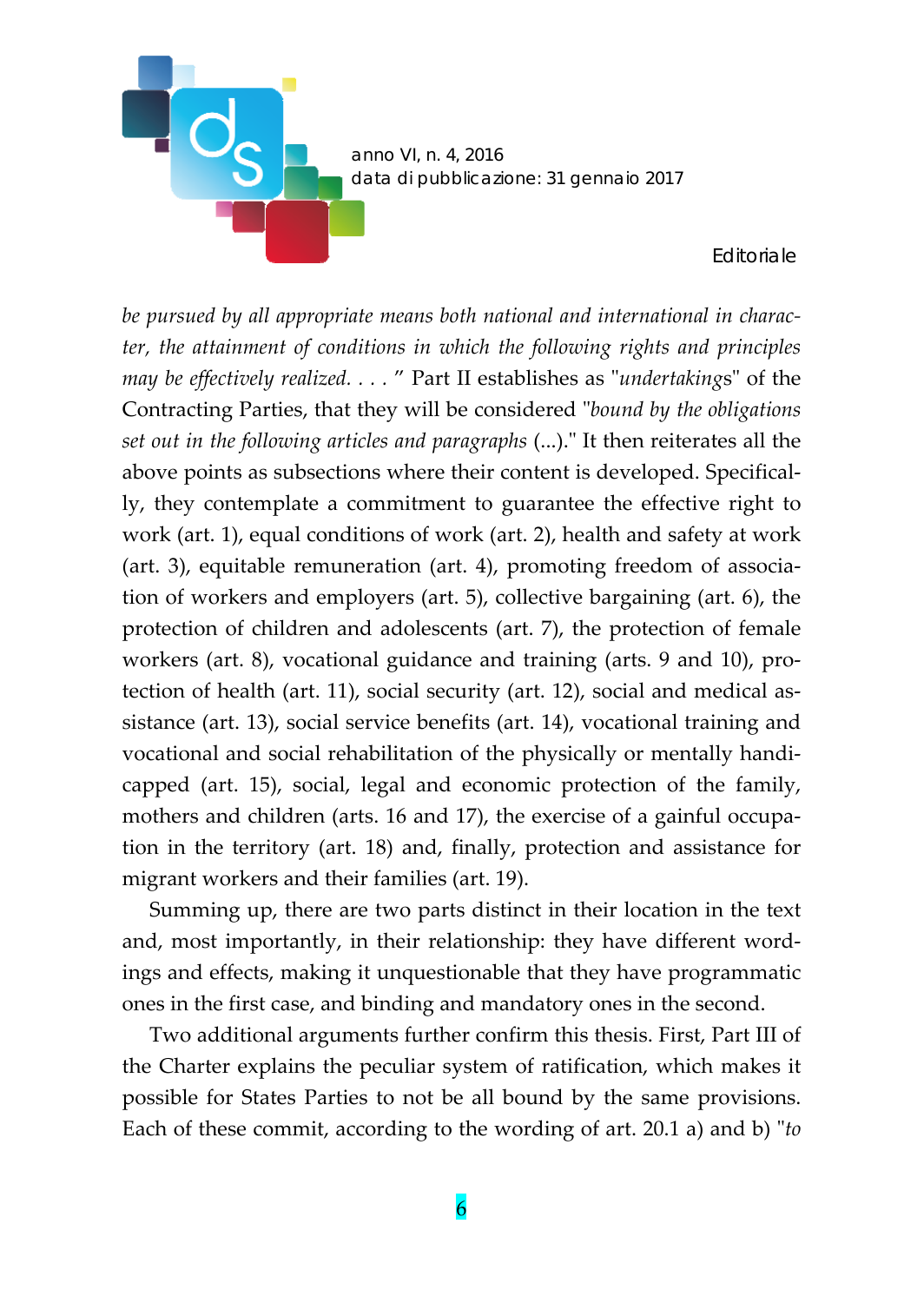

consider Part  $I \ldots$  as a declaration of the aims which it will pursue by all ap*propriate means . . .* [and] *to consider itself bound by at least five of the follow‐ ing articles of Part II of this Charter: Articles 1, 5, 6, 12, 13, 16 and 19.*" Thus, States must choose to ratify at least five items from a list naming the right to work (art. 1), the right to organize (art. 5), the right to collective bargaining (art. 6), the right to social security (art. 12), the right to social and medical assistance (art. 13), the right of the family to social, legal and economic protection (art. 16) and the right of migrant workers and their families to protection and assistance (art. 19) (Jimena Quesada, 2004). On the other hand, States must additionally subscribe to "*a num‐ ber of articles or numbered paragraphs of Part II of the Charter as it may select, provided that the total number of articles or numbered paragraphs by which it is bound is not less than 10 articles or 45 numbered paragraphs*" (art. 20.1 c) of the Charter).

The second argument flows from the Annex to the ESC which, in relation to Part III, clearly states that the Charter contains legal obligations of an international character whose application is subject only to the control established in Part IV.

The Charter was later completed with the adoption of three Protocols. The first, of May 1988 (Additional Protocol), follows the same structure of the ESC. There is a first part with "objectives" of legislative policy ("*The Parties accept as the aim of their policy to be pursued by all appropriate means. . . the attainment of conditions in which the following rights and princi‐ ples may be effectively realized*").

Then there is a second one where Parties consider themselves bound to ensure the rights in the Charter, in particular, equal opportunity and treatment on employment and occupation without discrimination on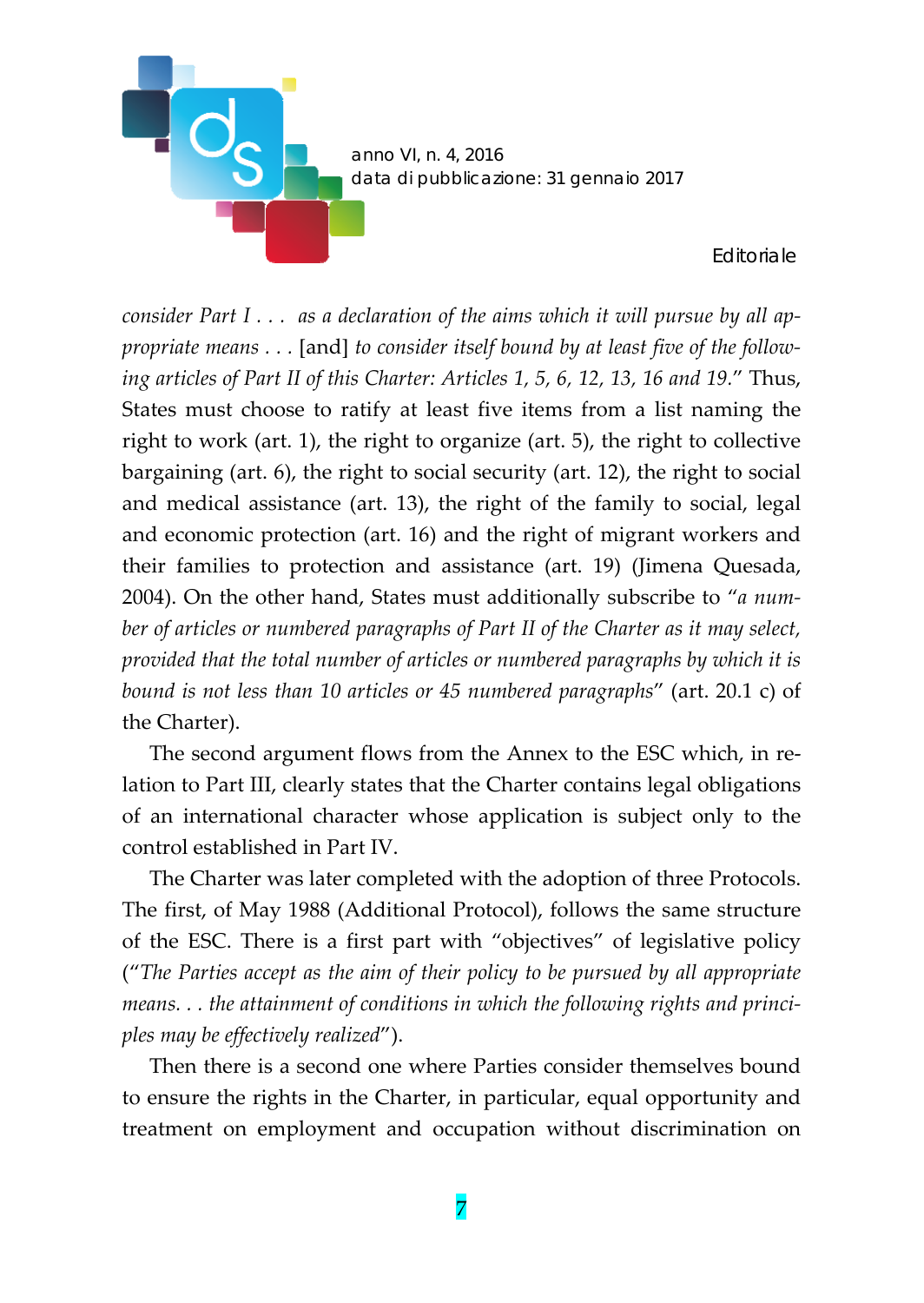

grounds of sex (art. 1), information and consultation within the compa‐ ny (art. 2), the right to take part in the determination and improvement of working conditions and working environment (art. 3) and the right to social protection of the elderly (art. 4).

The second Protocol, of October 1991 (Amending Protocol), amends some articles of the ESC to improve, as it states, "*the effectiveness of the Charter, and particularly the functioning of its supervisory machinery*."

Finally, the third Protocol, of 1995, very important as it added to the ESC a major collective complaints procedure with the objective of im‐ proving the effective enforcement of the social rights guaranteed by the Charter, and strengthening the participation of management and labor, and of non‐governmental organizations.

The need to order the described scenario led to adoption in May 1996 of the revised European Social Charter, which includes a total of 31 rights (19 from the original version, 4 from the first protocol of 1988 and 8 that were new additions). These are, specifically, the right to protection in case of termination of employment (art. 24), the right of workers to protection of their claims in the event of insolvency of their employer (art. 25), the right to dignity at work (art. 26), the right of workers with family responsibilities to equal opportunity and treatment (art. 27), the right of workersʹ representatives to protection in the undertaking and facilities to be accorded to them (art . 28), the right to information and consultation in collective redundancy procedures (art. 29), the right to protection against poverty and social exclusion (art. 30), and the right to housing (art. 31).

After the ratification of the ESC, original and / or revised version, as well as its protocols, its rules become a source of law, as a consequence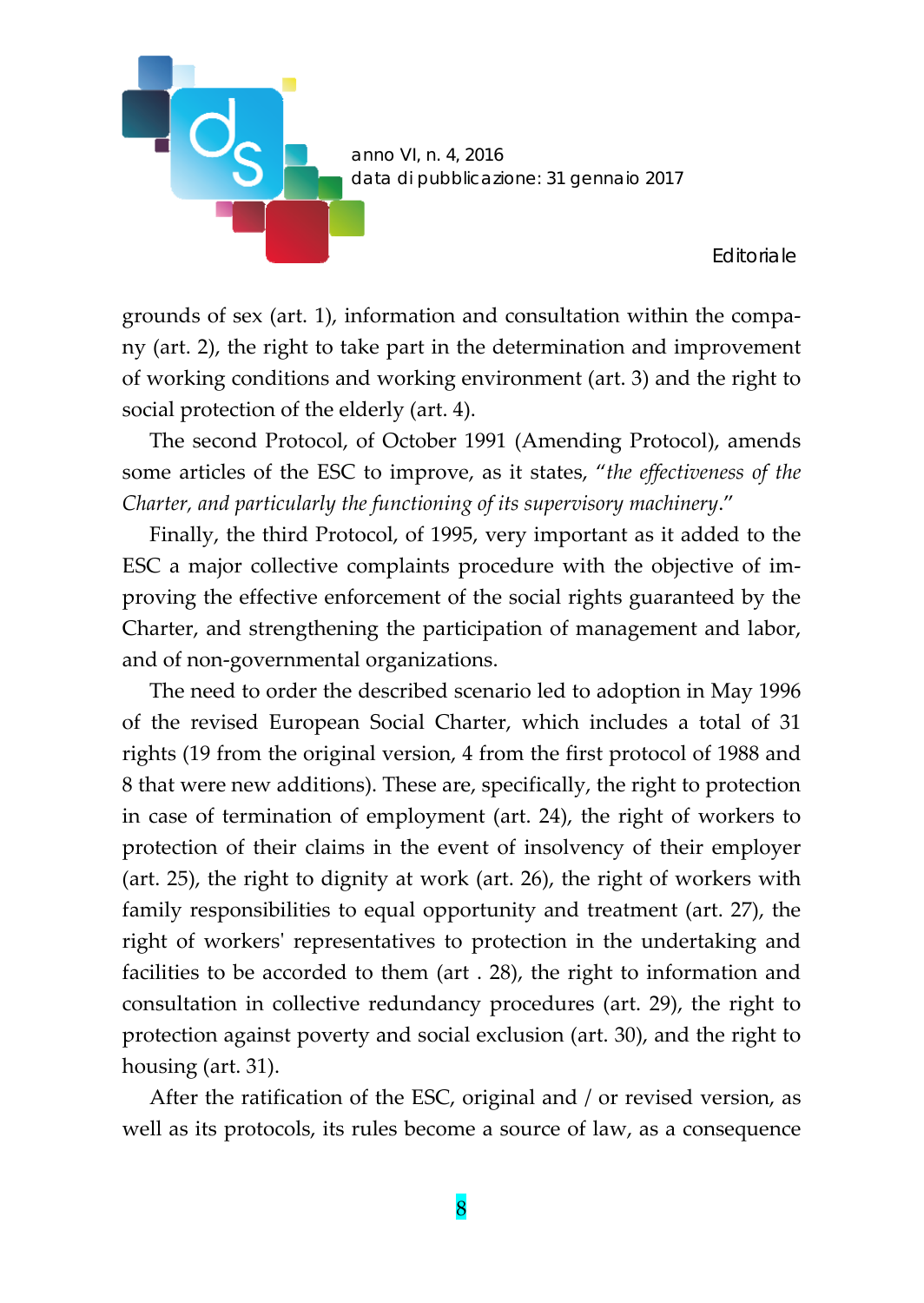

recognizing rights to citizens and obligations of respect by States. The Treaty itself regulates the mechanisms for monitoring compliance, of which there are specifically two. One is the reporting system applicable to all States that have ratified the ESC, original and / or revised. The oth‐ er is the collective complaints procedure, only operating for States that have ratified the 1995 Protocol, set up *ad hoc*, or that make a specific dec‐ laration at the time of signing the ESC, original and /or revised, accept‐ ing the supervision of their obligations according to the procedure laid down in the Protocol (art. D .2 part IV). There are currently 15 states that have accepted this supervision.

**D**<sub>S</sub>

Both systems are handled and decided upon by the European Com‐ mittee of Social Rights (ECSR), composed of fifteen independent mem‐ bers elected by the Committee of Ministers of the Council of Europe for a term of six years (renewable once). It constitutes the supreme authority for guaranteeing the ESC (Brillat, 2004), equivalent to the European Court of Human Rights regarding the European Convention on Human Rights (ECHR), and ensuring the authentic interpretation and binding character of the ESC, in the form of jurisprudence.

Externally, decisions receive the name of "conclusions" in the case of legal interpretation developed in the framework of the reporting system and "decisions on the merits" when the legal interpretation develops in the adversarial court procedure of collective complaints. It is important to emphasize such modern notion of "jurisprudence" of the ESCR (as it is officially called and can be found on the website of the European Social Charter [http://hudoc.esc.coe.int/eng/#%20] available in both official lan‐ guages of the Council of Europe) and avoiding limiting the use of such expression only for pronouncements issued by a court.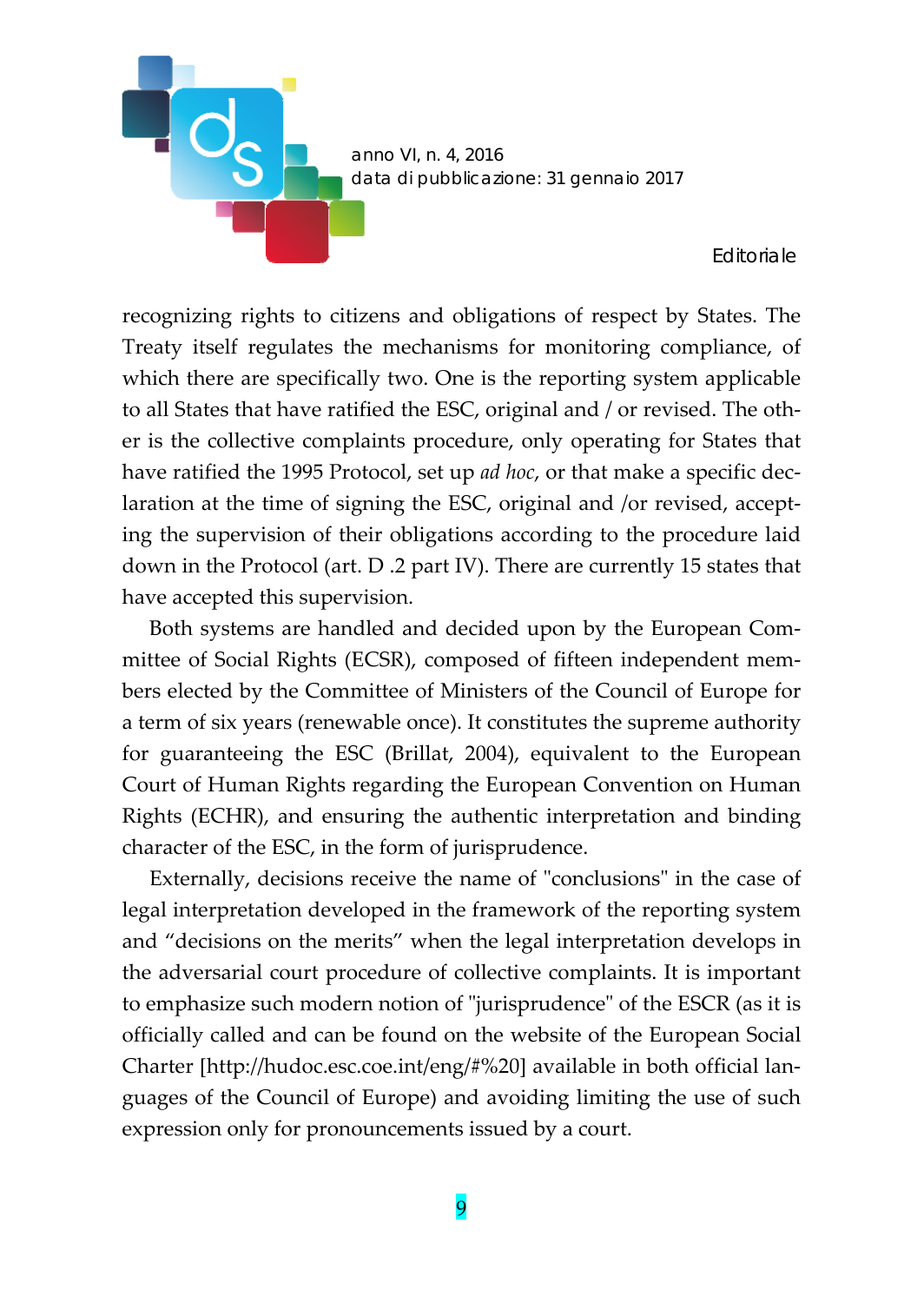

# **3. Role of the European Committee of Social Rights concerning aus‐ terity measures**

The aforementioned increased relevance of the Charter is evident in the abundant jurisprudence that the ECSR has been issuing for several years in which it has had to verify compliance of States Parties concern‐ ing reforms adopted as a result of austerity policies. These have materi‐ alized in numerous rulings of non‐compliance that have, in the event of states that have not repealed or amended rules declared to be in violation of the ESC, given ground to judicial complaint by way of self‐ exe‐ cuting recognition of the right at the individual level. Spain is a clear example.

In the general introduction of the Conclusions XIX-2 (2009) on "Im*plementation of the European Social Charter in the context of the global eco‐ nomic crisis*" the ECSR emphatically says that States that when they signed the ESC ʺ*have agreed to pursue by all useful means the attainment of conditions suitable for the effective exercise of a number of rights*ʺ that ʺ*the eco‐ nomic crisis should not lead to a reduction in the protection of the rights recog‐ nized by the Charter* [which means Governments must] *take all measures necessary to ensure that these rights are effectively guaranteed at the time when the need for protection is most felt*.ʺ

It adds to these important references ʺ*more flexibility at work to combat unemployment cannot lead to depriving broad categories of employees, singu‐ larly those who for a long time do not hold stable jobs, their fundamental rights in the workplace, against the arbitrariness of the employer or the vagaries of the situation. . . . Giving up such guarantees would . . . not only have the effect of imposing on employees an unduly excessive part of the consequences of the cri‐*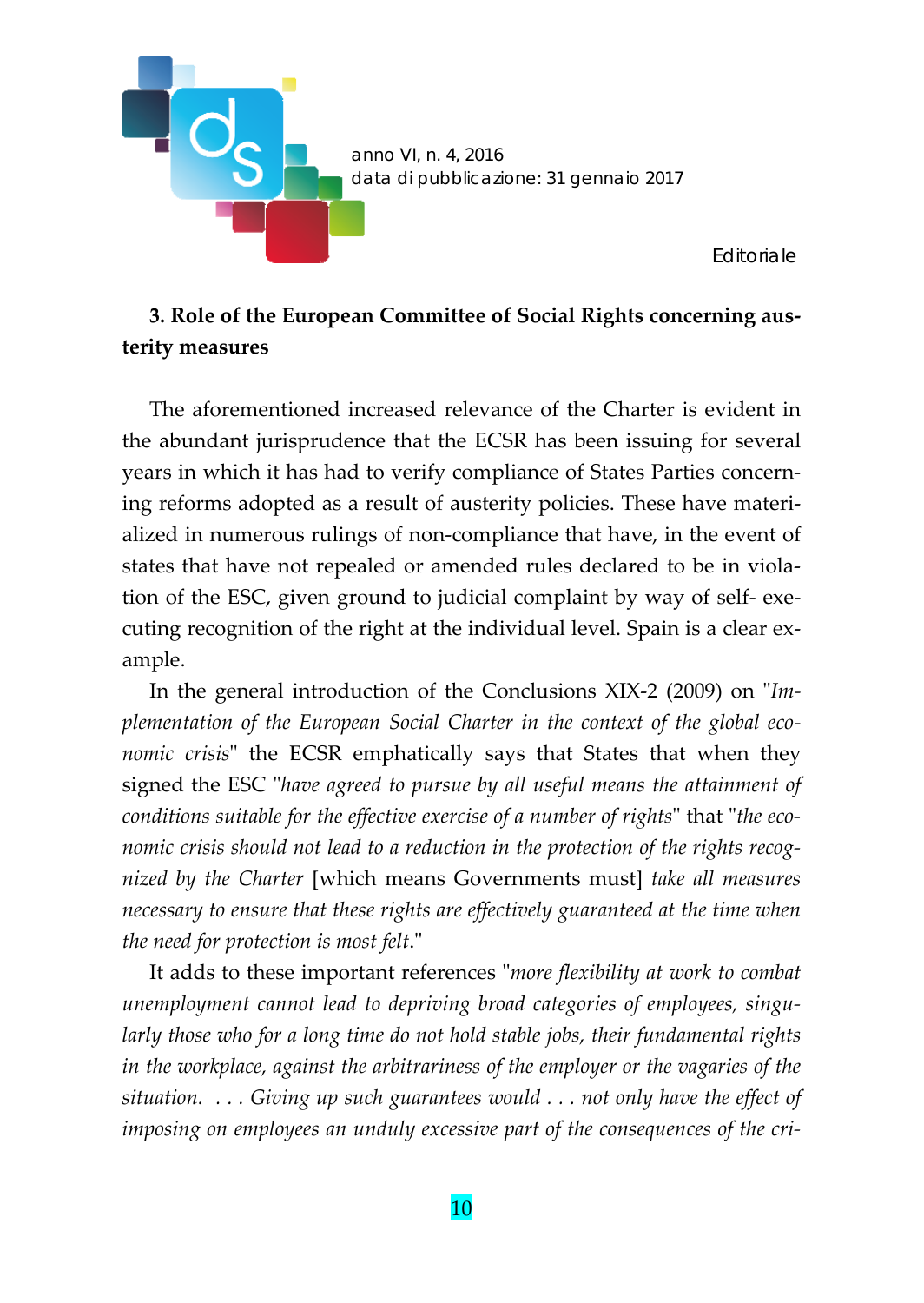

*sis, but also accepting pro‐cyclical effects likely to aggravate the crisis and in‐ crease the burden of social schemes, in particular health care, unless that does not involve compensation for the loss of resources linked to the decline of activi‐ ties, which would entail an attack on the social protection obligations in the Charter* " and, in short, that "rights cannot depend on the economic juncture."

Second, ESCR Decisions on the Merits from 2012 -made public on October 23 of that year and April 22, 2013 ‐ addressed to Greece, deserve special attention (Nivard, 2012). They ruled that the legislative reforms adopted by that country starting in 2010, demanded by the *troika*, as a consequence of the serious economic situation the country was and is going through and the help it was receiving, violate the European Social Charter and must be removed and /or modified. In particular the Decisions on Merits of May 23 2012 (Collective Complaints No. 65 and 66/2011) or those of December 7 2012 (Collective Complaints No. 76 , 77, 78, 79 and 80), which establish the existence of violation of the ESC re‐ garding, *inter alia*, art. 4.4 ‐‐ due to the establishment in labor contracts of a trial period of one year‐‐; art. 7.7 –due to the exclusion of the right to holiday--; art. 10.2, due to the failure to regulate the training issues regarding contracts created to promote the insertion of young people‐‐; art. 12.3 ‐‐due to setting a too limited social security coverage for young people‐‐; art. 4.1 – due to determination of a salary for young people be‐ low the poverty line--; or, finally, again, art. 12.3 for repeated modifications in pensions and social security, which have produced a "significant" degradation of living standards and living conditions for pensioners," *forgetting that the rule being violated establishes the commitment of contracting*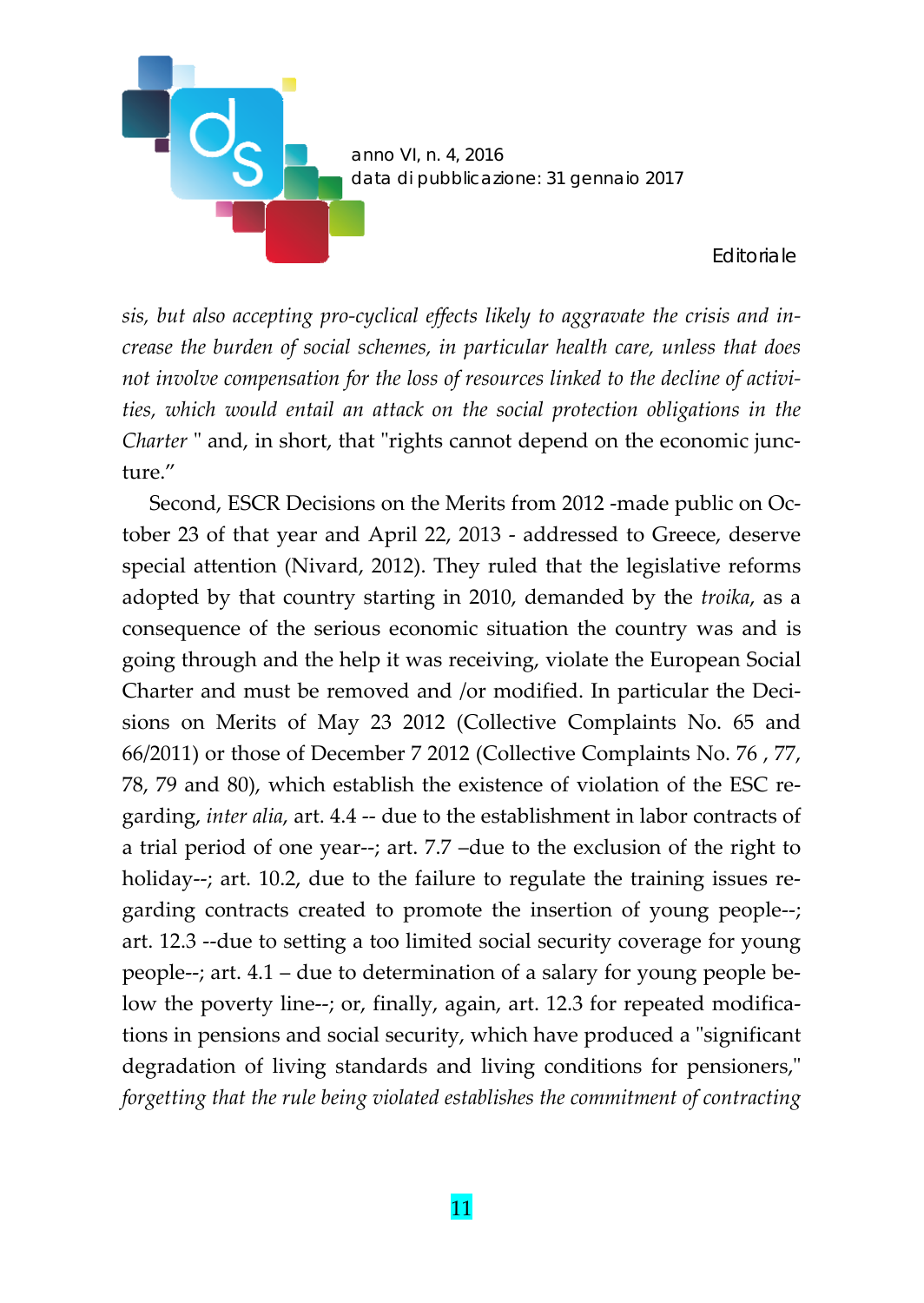

*parties to ʺendeavor to progressively raise the level of the social security sys‐ tem*.ʺ

Third, Greece has not been the only country which has been condemned. It is also worth noting the important Decision on the Merits of July 3 2013 (Collective Complaint No 85/2012), which communicated to Sweden the violation of the ESC regarding the right to collective bargaining and to strike (art. 6 paragraphs 2 and 4), and the right to equali‐ ty and non‐discrimination (art. 19) for workers displaced in the frame‐ work of a provision of services and freedom of movement due to adoption of *Lex Laval* (2010). Moreover, this law was adopted to comply with the judgment of the Court of Justice of the European Union of December 18 2007, but the argument that the rule had its origin in the need to meet a European Community ruling did not serve as defense plea by the country.

Fourth and finally, one should highlight the important Conclusions issued by the ECSR in recent years condemning various countries for violation of art. 11.1 for excluding undocumented immigrants from the right to free health care (Conclusions XX‐2 (2013). Likewise, a number of decisions have found countries in violation of arts. 2, 4, 5, 6, 21, 22, 26, 28 and 29 (Conclusions XX‐3 (2014)) for the establishment of mandatory arbitration in the settlement of conflicts, deprivation of the right to strike to groups such as police personnel or military, the establishment of working conditions below minimum levels (regarding wage, social pro‐ tection, working hours, etc.), limitation of collective bargaining or enter‐ prise‐level attribution of the non‐application of a collective agreement and violation of the rights of refugees (Salcedo Beltrán, Negociación colectiva, conflicto laboral y Carta Social Europea, 2014).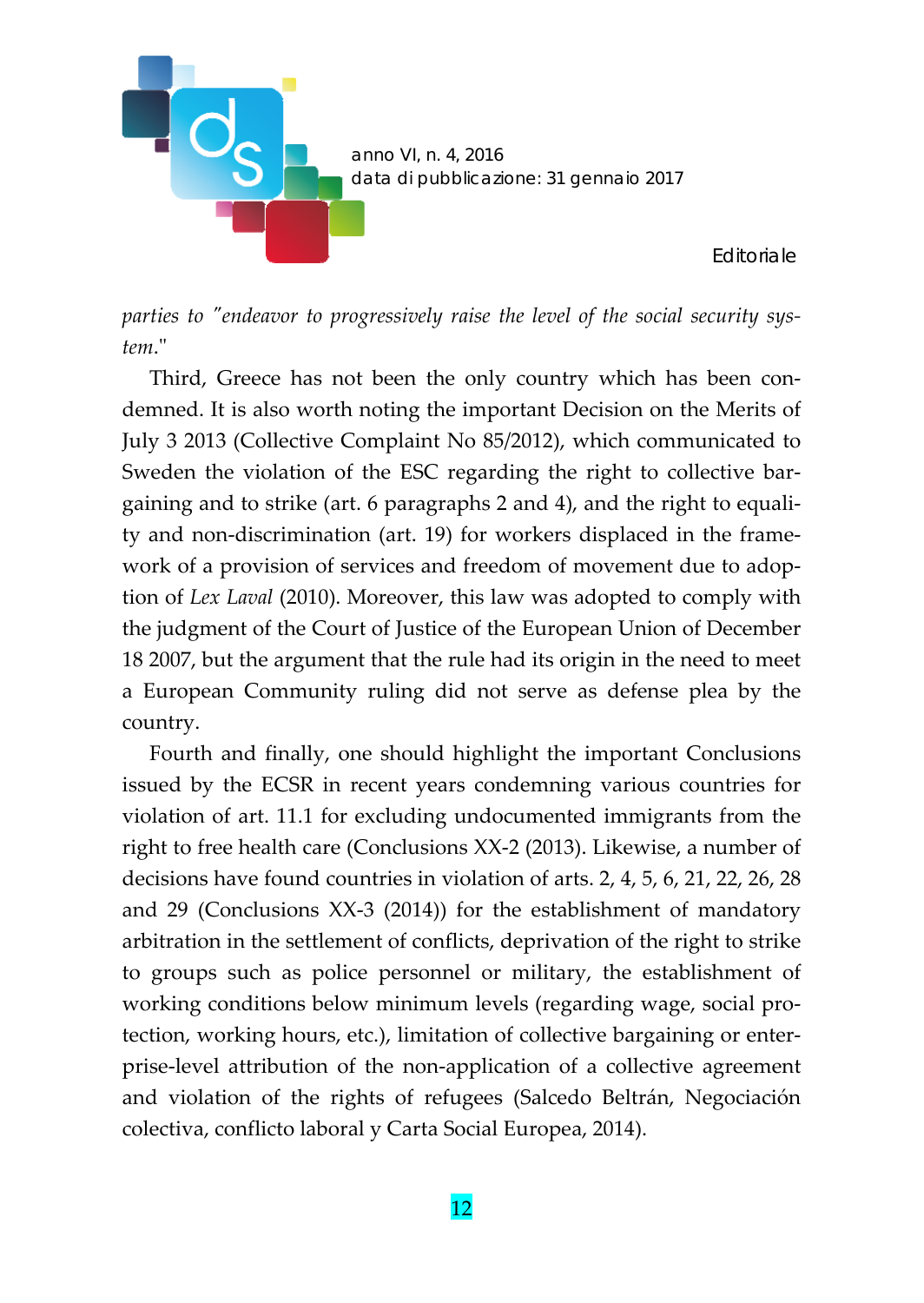

These are just some of the examples that demonstrate the effectiveness of the European Social Charter and the jurisprudence of the European Committee of Social Rights as a legal instrument for the protection of social rights that it is essential for any law professional (judges, law‐ yers, researchers ...) currently to know.

States parties that have signed the Charter should accept this reality and have it as a parameter to observe in the adoption of any standard or practice, as it is part of their legal system as a source of enforceable rights and obligations. Failure to do so should lead to, at the time that the supranational body responsible for overseeing the Treaty communi‐ cates to them the existence of an infringement, to adopt measures to adapt to the undertaken commitments.

This second situation sometimes does not occur. The national courts then acquire a key role in ensuring effectiveness of the rights through the implementation of conventionality control (in other words, their non-application of the rule which violates the higher-ranked international treaty). The Vienna Convention on the Law of Treaties is clear in this regard to determine, arts. 26 and 27, that "every treaty in force is binding upon the parties" (*pacta sunt servanda*) and that "a party may not invoke the provisions of its internal law as justification for its failure to comply with a treaty."

In Spain, this application of conventionality control on the basis of the European Social Charter has already taken place, since the end of 2013, on three subjects: the duration of the trial period of the contract to sup‐ port entrepreneurs, the cancellation of the annual increase in pensions linked to the consumer price index and qualification as working time of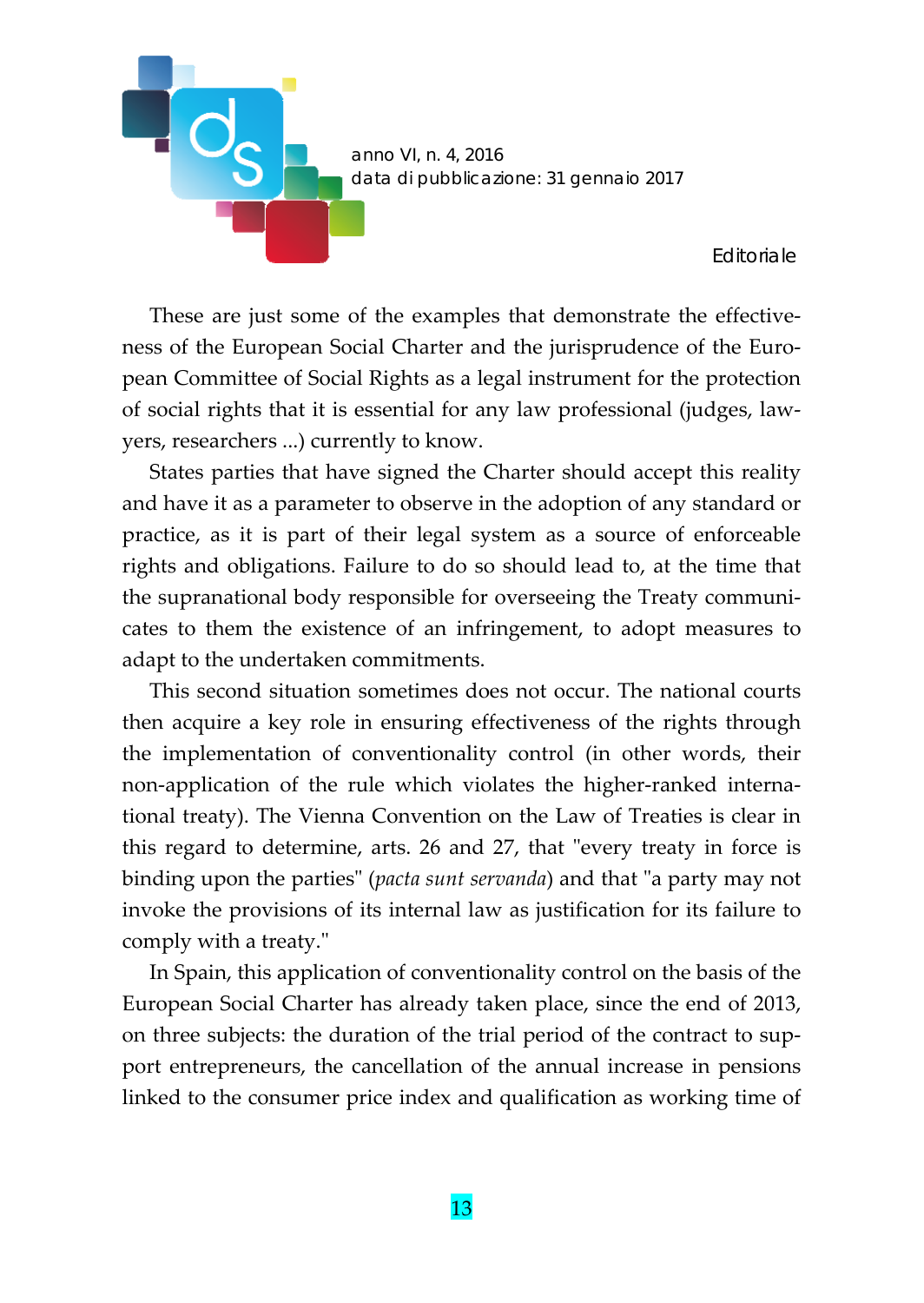

the time a worker is available to the employer but not present in the workplace (Salcedo Beltrán, 2016).

This is how any State that self-defines as abiding by a rule of law system because otherwise such characterization would be empty of content. This requires, incidentally, the recognition that social rights also are human rights that must be protected and respected at any time but, especially, in times of economic crisis.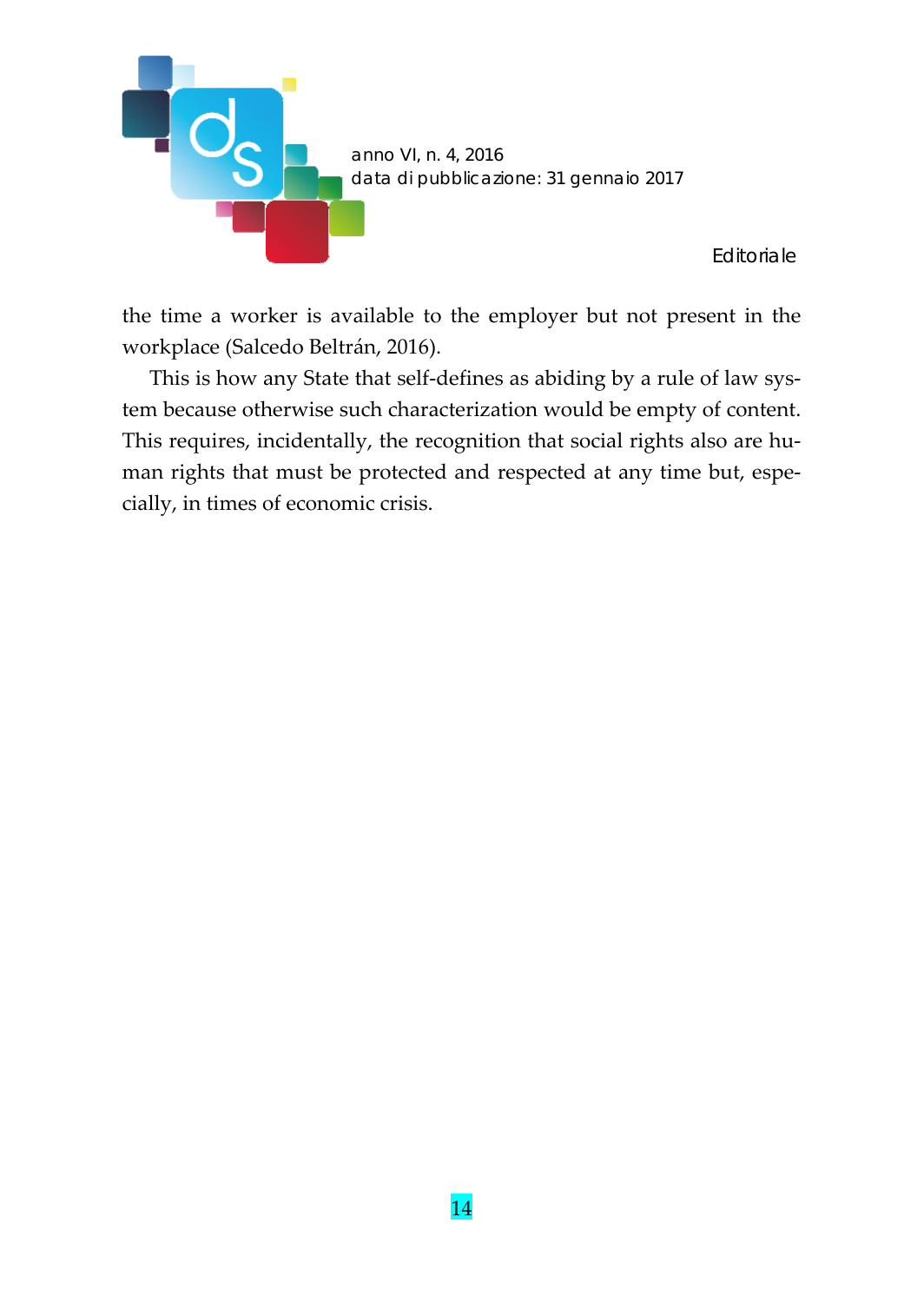

### **References**

Akandji‐Kombé, J. (2006). "Carta Social Europea y Convenio Europeo de Derechos Humanos: perspectivas para la próxima década". *Revista de Derecho Político* (nº 67), http://revistas.uned.es/index.php/derechopolitico/article/view/9005 .

Alfonso Mellado, C. L., Jimena Quesada, L. y Salcedo Beltrán, C. (2014). *La jurisprudencia del Comité Europeo de Derechos Sociales frente a la crisis económica.* Albacete. Bomarzo.

Belorgey, J. (2007). "La Carta Social Europea del Consejo de Europa y su órgano de control: el Comité Europeo de Derechos Sociales". *Revista de Derecho Político* (nº 70), http://e‐ spacio.uned.es/fez/eserv.php?pid=bibliuned:Derechopolitico‐2007‐70‐ 5FEF2A71&dsID=carta\_social.pdf

Belorgey, J. (2016). "Quelles garanties des droits sociaux en temps de crise?", *Lex Social, Revista de los Derechos Sociales* (nº 6‐2), https://www.upo.es/revistas/index.php/lex\_social/article/view/1982

Belorgey, J. (2017). "Dévoiler les secrets de la Charte sociale. Le triple E: Empathie, Engagement, Effectivité" *Lex Social, Revista de los Derechos Sociales* (nº 7‐1),

https://www.upo.es/revistas/index.php/lex\_social/article/view/2384/1932

Brillat, R. (2004). "La actividad pre‐convencional y para‐convencional del Consejo de Europa en el ámbito de los derechos sociales". En AA.VV. (Coord. Jimena Quesada, L.), *Escritos sobre derecho europeo de los derechos sociales*. Valencia: Tirant lo Blanch.

Jimena Quesada, L. (2004). "La Carta Social Europea como instrumento de democracia social en Europa y en España". En AA.VV.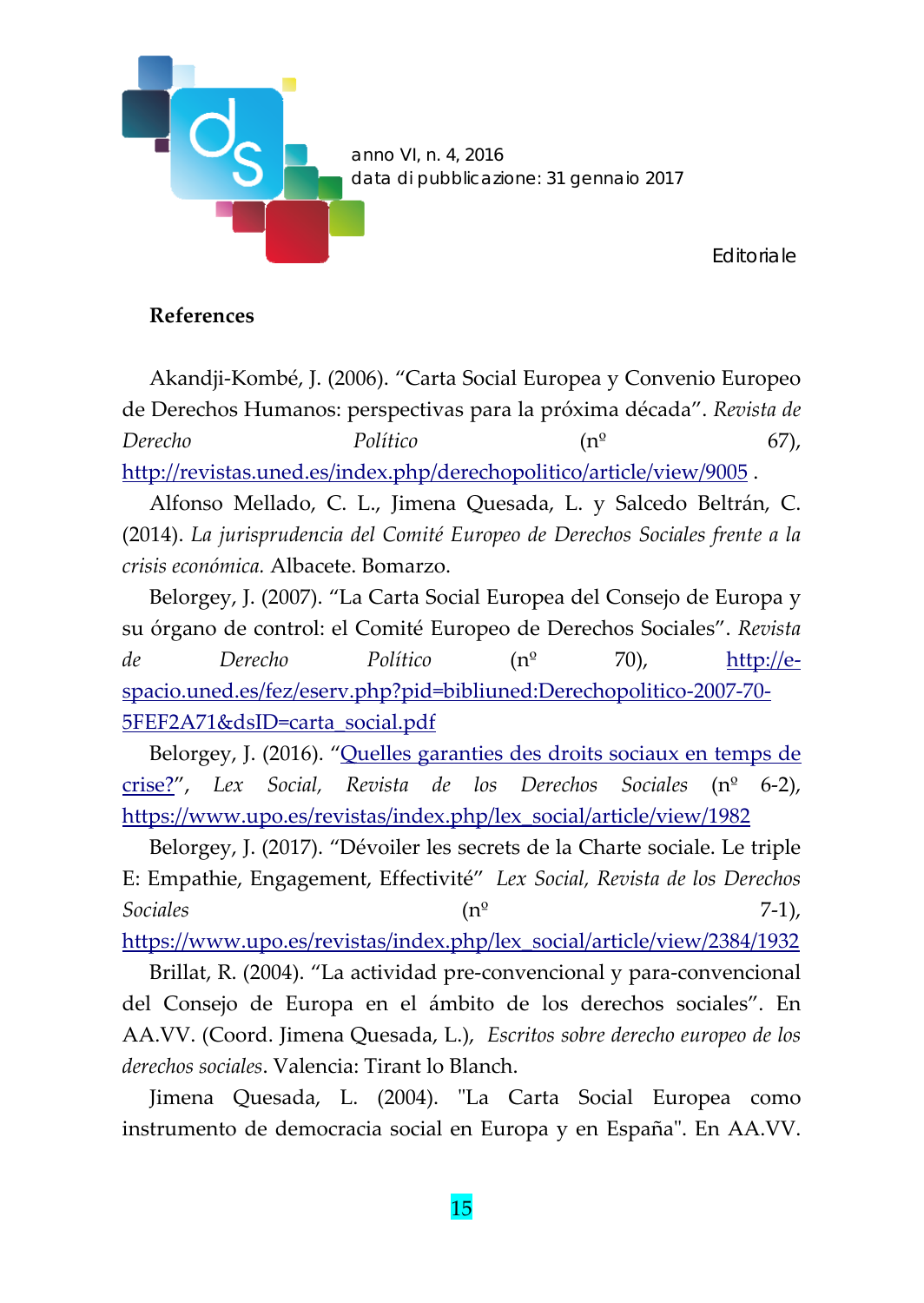

(Coord. Jimena Quesada, L.), *Escritos sobre derecho europeo de los derechos sociales*. Valencia: Tirant lo Blanch.

Jimena Quesada, L. (2014). "Adoption and rejection of austerity measures: current controversies under european law (focus on the role of the European Committee of Social Rights)". *Revista catalana de dret públic* (nº 49), http://revistes.eapc.gencat.cat/index.php/rcdp/article/view/10.2436‐ 20.8030.01.31/n49-Jimena-Quesada-pdf-en.

Jimena Quesada, L. (2015). "Protección de refugiados y otras personas vulnerables en la Carta Social Europeaʺ. *Revista de derecho político* (nº 92), http://revistas.uned.es/index.php/derechopolitico/article/view/14427 .

Jimena Quesada, L. (2015). "Are social security rights under discussion in Spain?: The impact of european standards in times of crisis". *Revista general de derecho público comparado* (nº 17).

Jimena Quesada, L. (2016). "El pretexto de la excepcionalidad del orden público económico: una ilustración de jurisprudencia nacional anticrisisʺ. *Lex social: revista de los derechos sociales* (nº 6‐2), https://www.upo.es/revistas/index.php/lex\_social/article/view/1964

Jimena Quesada, L. (2016). "Immigrati e altre persone vulnerabili: crisi umanitaria e necessaria ottimizzazione degli strumenti che garantiscono i diritti socialiʺ, *Democrazia & Sicurezza* (nº 1), http://www.democraziaesicurezza.it/Editoriali/Immigrati‐e‐altre‐ persone‐vulnerabili‐crisi‐umanitaria‐e‐necessaria‐ottimizzazione‐degli‐ strumenti‐che‐garantiscono‐i‐diritti‐sociali .

Jimena Quesada, L. (2017). "Las grandes líneas jurisprudenciales del Comité Europeo de Derechos Sociales: tributo a Jean-Michel Belorgey".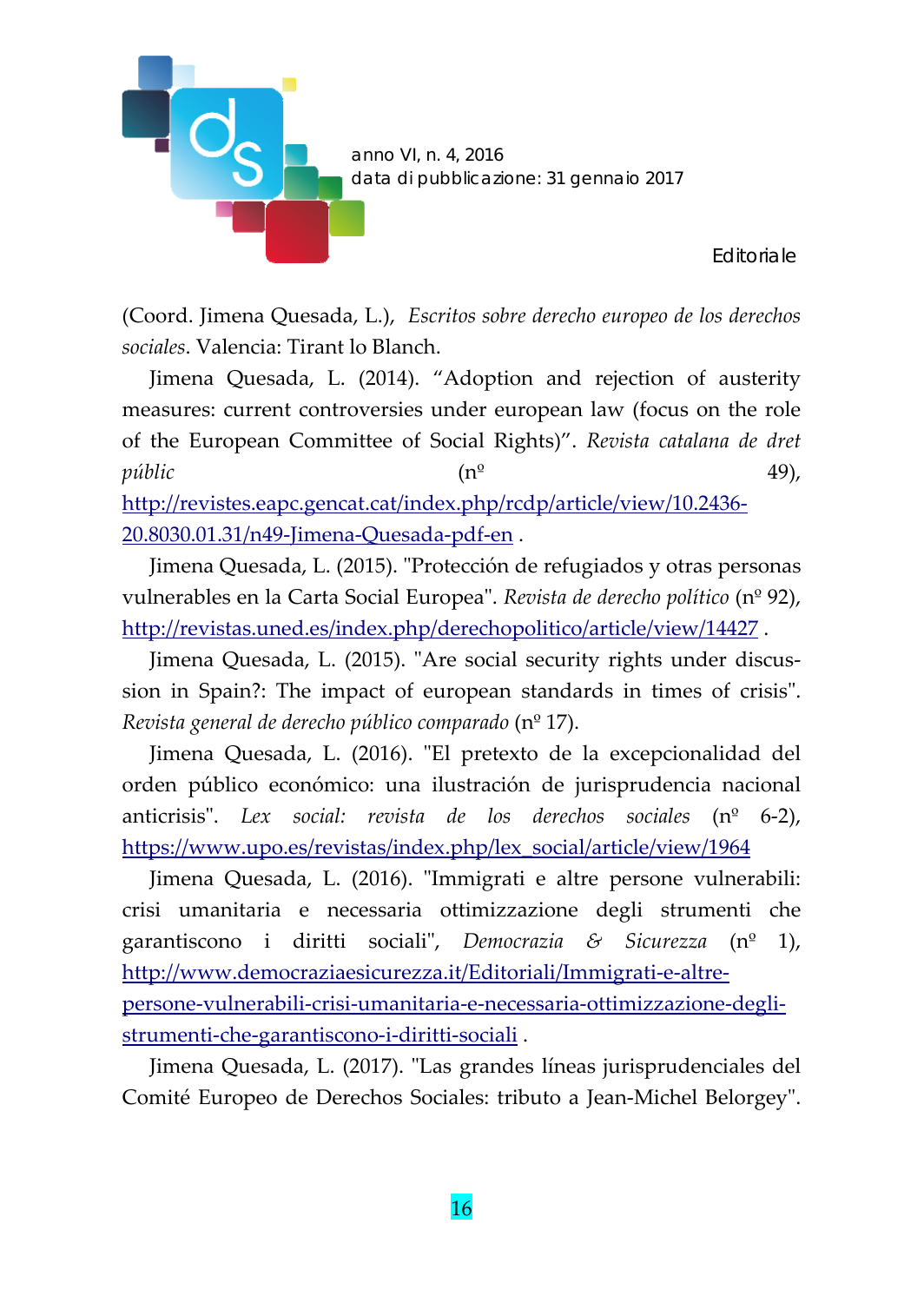

*Lex social: revista de los derechos sociales* (nº 7‐1), https://www.upo.es/revistas/index.php/lex\_social/article/view/2383

Nivard, C. (2012). "Comité européen des droits sociaux (CEDS): Violation de la Charte sociale européenne par les mesures <anti‐crise> grecques>». *Lettre Actualités‐Droits‐Libertes du CREDOF*, https://revdh.wordpress.com/2012/11/15/ceds‐charte‐sociale‐ europeenne‐mesures‐anti‐crise‐grecques/ .

Salcedo Beltrán, C. (2013). "Crisis económica, medidas laborales y vulneración de la Carta Social Europeaʺ. *Revista Europea de Derechos Fundamentales* (nº 22).

Salcedo Beltrán, C. (2014). *Negociación colectiva, conflicto laboral y Carta Social Europea.* Albacete: Bomarzo.

Salcedo Beltrán, C. (2014). "Incumplimientos de la Carta Social Europea por España: Conclusiones XX‐2 (2013)". *Revista de derecho social*  $(n^{\circ} 66)$ .

Salcedo Beltrán, C. (2015). "La réception de la jurisprudence anti‐crise du comité européen des droits sociaux en Espagne: Le contrat de soutien aux entrepreneursʺ. *Lex social: revista de los derechos sociales* (nº 5‐1), https://www.upo.es/revistas/index.php/lex\_social/article/view/1189

Salcedo Beltrán, C. (2015), "Inmigrantes irregulares y derecho a la asistencia sanitaria: efectividad de las garantías internacionales en los órganos judiciales", *Democrazia & Sicurezza* (nº 3), file:///D:/Downloads/Inmigrantes%20irregulares%20y%20derecho%20a %20la%20asistencia%20sanitaria%20‐%20Salcedo%20(1).pdf

Salcedo Beltrán, C. (2016). "La aplicabilidad directa de la Carta Social Europea por los órganos judicialesʺ. *Trabajo y derecho: nueva revista de actualidad y relaciones laborales* (nº 13).